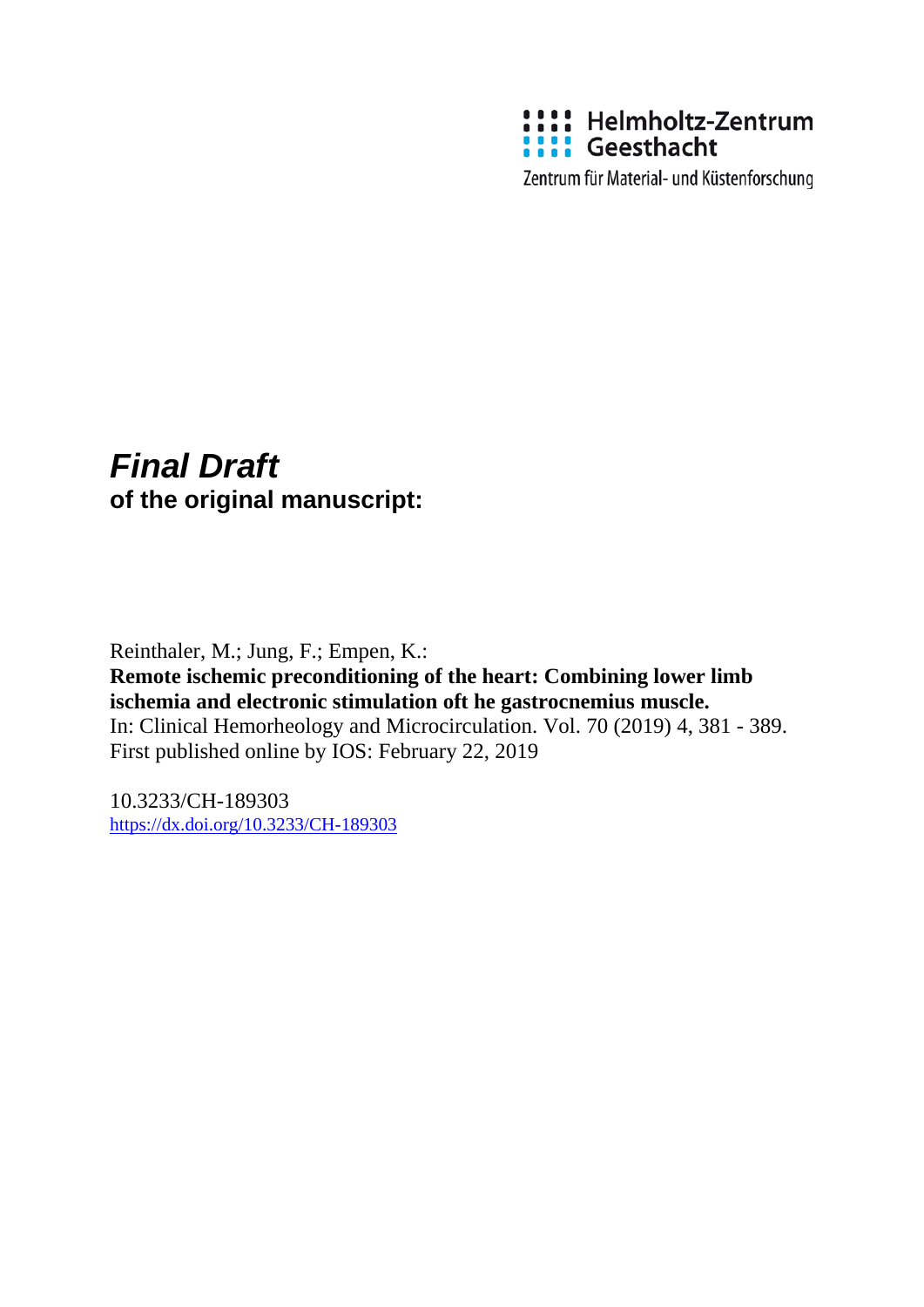# **Remote ischemic preconditioning of the heart: Combining lower limb ischemia and electronic stimulation of the gastrocnemius muscle**

Markus Reinthaler<sup>a,b</sup>, Friedrich Jung<sup>b</sup>, Klaus Empen<sup>c,d</sup>

a Charité - Universitätsmedizin Berlin, Campus Benjamin Franklin, Department of Cardiology, Berlin, Germany.

**b Institute of Biomaterial Science and Berlin-Brandenburg Centre for Regenerative Therapies,** Helmholtz-Zentrum Geesthacht, Teltow, Germany.

c Kreiskrankenhaus Wolgast, Department of Internal Medicine, Wolgast, Germany.

dDepartment of Cardiology and Internal Medicine B, University Medicine Greifswald, Germany

#### **Corresponding Author:**

Markus Reinthaler

Institute of Biomaterial Science, Helmholtz-Zentrum Geesthacht,

Kantstrasse 55

14513 Teltow, Germany

Email: markus.reinthaler@hzg.de

#### **Short Title**

RIPC(+) study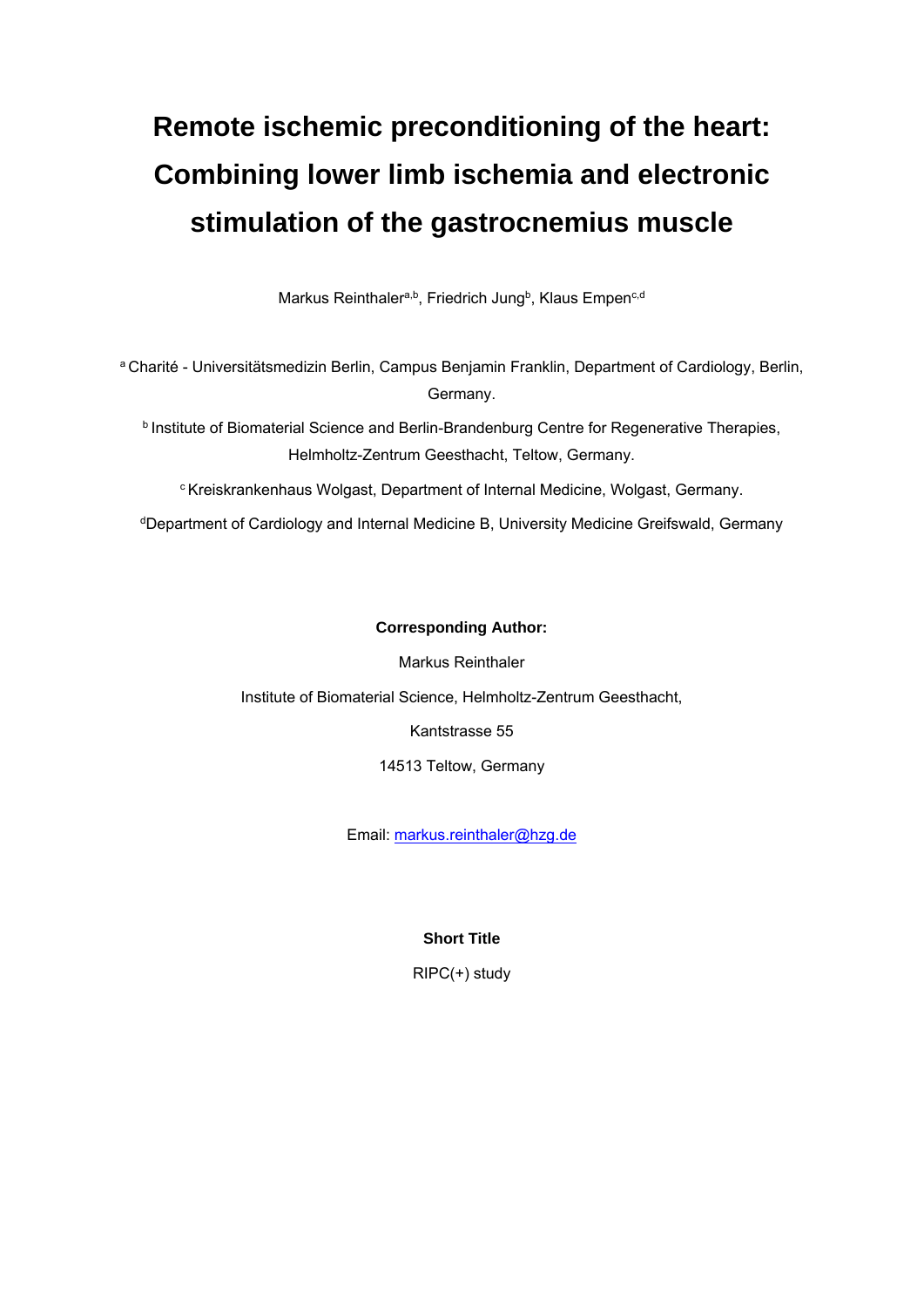#### **Abstract.**

#### **Background:**

Remote ischemic preconditioning (RIPC) has been demonstrated to induce potent cardioprotection in individuals experiencing coronary ischemia. A protocol combining limb ischemia and electronic muscle stimulation of the ischemic skeletal muscle (RIPC+), performed in advance of coronary artery occlusion, was superior in terms of infarct size reduction when compared to RIPC alone.

#### **Methods:**

This study was performed to evaluate the benefit of RIPC+ in humans compared to a standard RIPC protocol and a control group. Patients with a single vessel coronary artery disease undergoing elective PCI were eligible to participate in this study. ST-segment elevations from an intracoronary ECG during 3 brief episodes of coronary artery balloon occlusions/dilatation were used as the primary endpoint. **Results:** 

ST-elevations significantly declined from the first to the third angioplasty in the control but remained at the same level in the RIPC and RIPC + groups. The RIPC group was characterized by the lowest STsegment shift during coronary ischemia, which was comparable to coronary balloon occlusion number 3 in the control group, indicating successful preconditioning by the conventional RIPC method. In contrast, ST segment elevations were significantly higher in the RIPC + group. Troponin levels taken 24h after the study procedure were significantly lower in the RIPC when compared to the control and the RIPC + group.

#### **Conclusion:**

Our results again confirm the feasibility of remote ischemic preconditioning in patients undergoing coronary angioplasty. According to our results ischemia combined with electronic skeletal muscle stimulation was not superior to conventional RIPC cycles (skeletal muscle ischemia alone).

Keywords: Coronary artery disease, percutaneous coronary intervention, remote ischemic preconditioning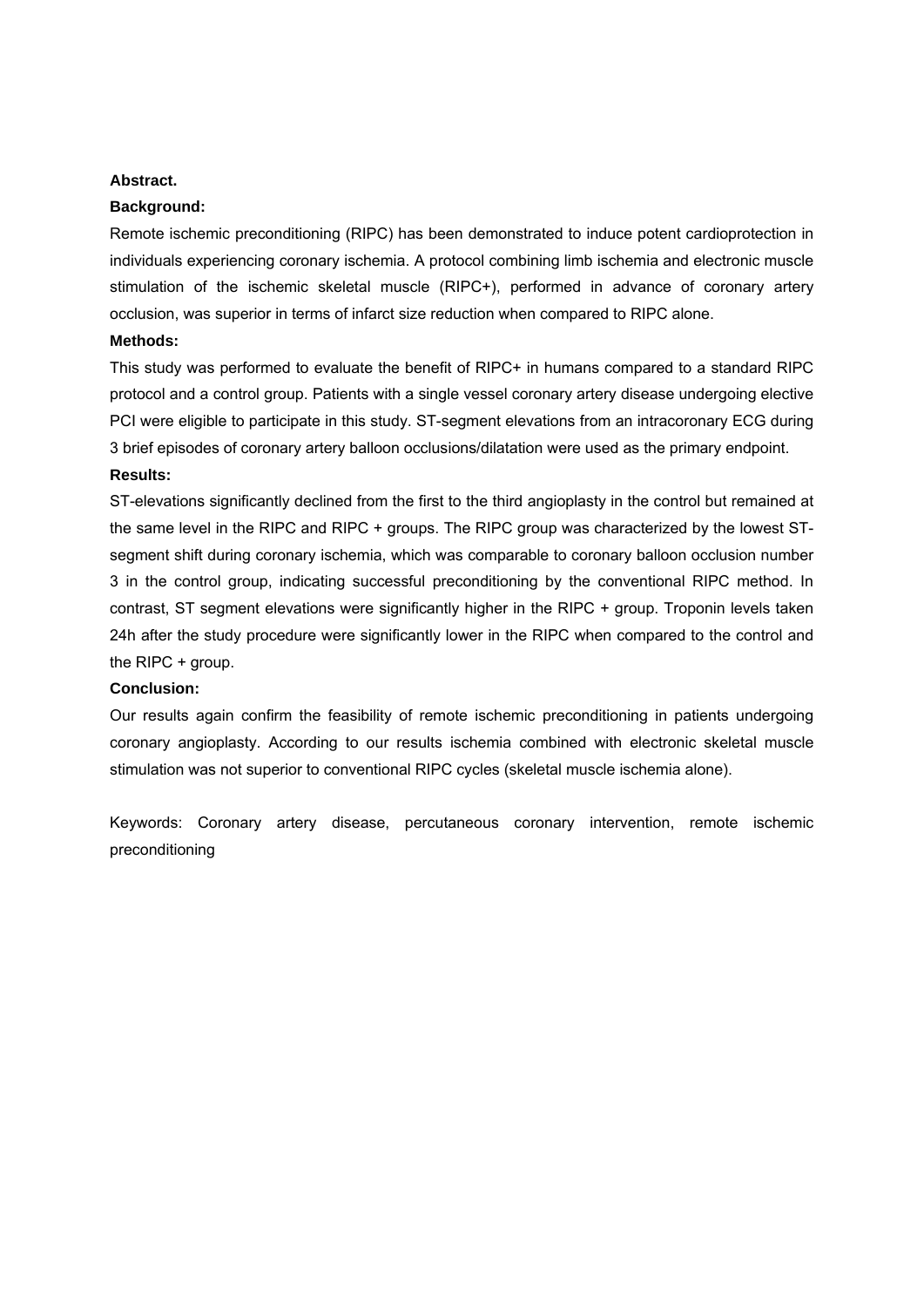#### **1. Introduction**

Timely re-perfusion is the most effective intervention to prevent ischemic damage in the context of acute myocardial infarction (AMI). Paradoxically, restoration of blood flow can itself exacerbate cell death (rather than initiate salvage), a phenomenon which is termed lethal ischemia re-perfusion injury (I/R) [1]. In 1986 Murry et al. observed that the heart could be rendered resistant to lethal I/R by exposure to a brief and non-lethal, antecedent ischemic episode [2]. Subsequent studies expanded the paradigm of myocardial "conditioning" beyond the phenomenon of ischemic preconditioning to encompass post-conditioning and remote conditioning. There is a wealth of evidence that all three forms induce potent cardio-protection [3-6].

Remote ischemic preconditioning (RIPC) has been first demonstrated by application of four fiveminute cycles of ischemia reperfusion to the circumflex artery which significantly reduced the infarct size caused by a sustained occlusion of the left anterior descending artery [5]. Applying ischemiareperfusion episodes in organs remote from the heart also protected the heart from ischemia [7-9].

Despite encouraging results, RIPC has not become part of routine clinical practice yet, possibly because the efficacy of ischemic conditioning strategies in humans seem to be less profound than reported in the animal literature [10-14]. On the other hand, it could be shown that RIPC led to an improvement of the microcirculation [15, 16]. Optimizing current ischemic conditioning strategies may therefore be key to show a consistent benefit in clinical trials.

This study therefore aimed to enhance the efficacy of current remote ischemic preconditioning protocols by combining partial reduction of blood supply and rapid electrical stimulation of the gastrocnemius muscle in humans as previously demonstrated in an animal model [17].

#### **2. Methods**

The present blinded, randomized study investigated weather cardio-protective effects of standard RIPC at the lower leg can be enhanced by additional electronic stimulation of the ischemic gastrocnemius muscle. The local Ethic committee (University of Greifswald) approved the study. Details of the study protocol are published at clinical trials.gov (NCT01357499).

Thirty patients undergoing elective coronary angioplasty were randomized in a control, a standard remote ischemia (RIPC) and a RIPC + electronic muscle stimulation (RIPC +) group. After obtaining the patients' consent, a coronary angiogram was performed. In case of a suitable coronary anatomy, patients were randomly allocated in one of the three groups.

#### *2.1. Control group*

These patients did not undergo RIPC. The angioplasty of the target lesion was started 30 min after placement of a BP cuff and the skin electrodes of the HiToP 191 (Gbo Medizintechnik AG, Rimbach, Germany) at the right lower leg (without inflating the cuff or stimulating the muscle).

Coronary intervention was performed according to standard techniques using a right femoral artery approach. The positioned coronary guide-wire was extended with a DOC-wire (0.014 inches, 145 cm; Abott vascular) and connected to the ECG unit to create an intracoronary ECG channel. Thereafter the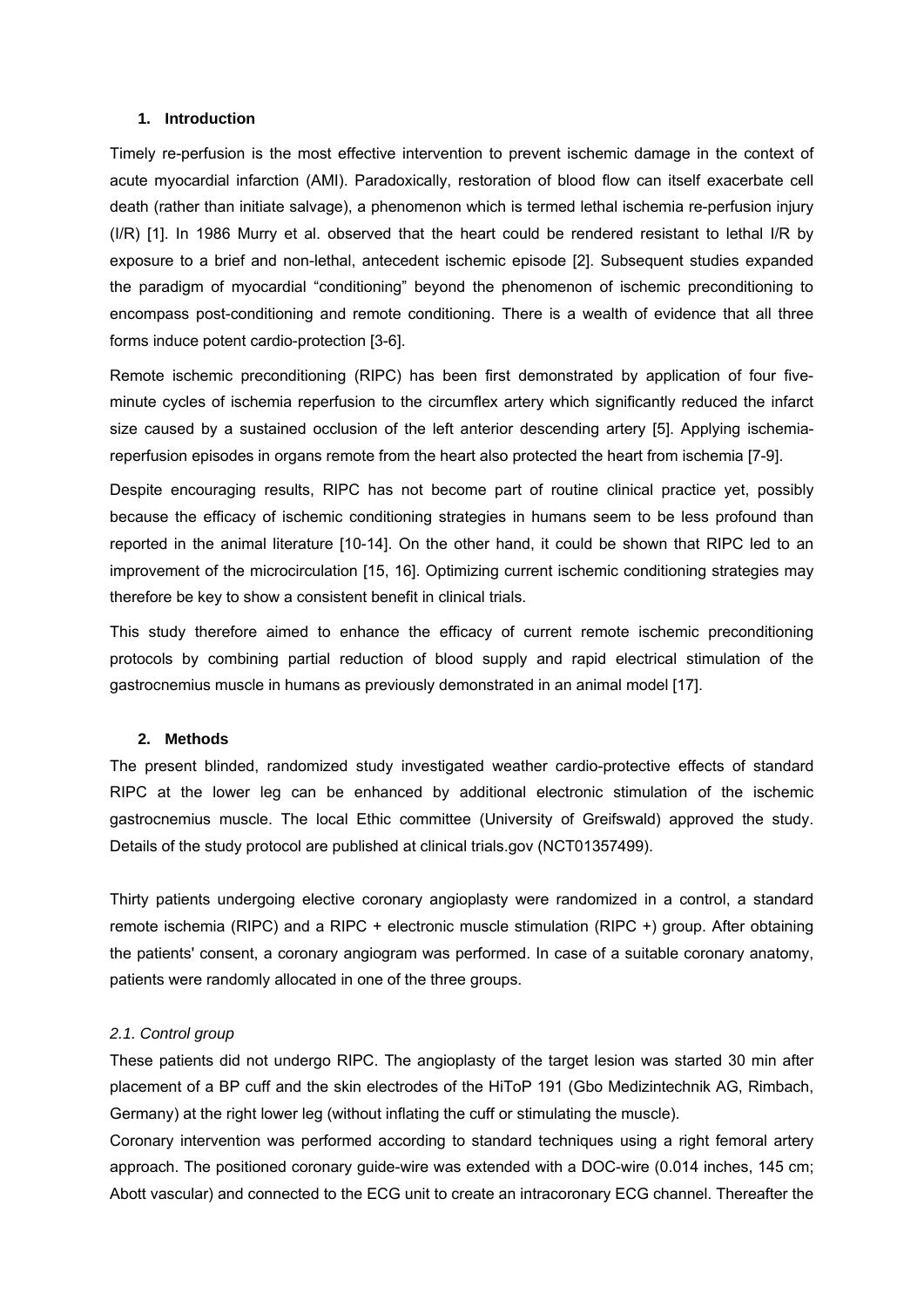coronary balloon catheter was placed within the stenosis and inflated for 2 minutes. Following this inflation cycle, a 5 minutes recovery period was allowed to reestablish baseline hemodynamics and ECG conditions. This cycle was repeated 3 times [18].

To ensure complete occlusion of the coronary artery, iodinated contrast media was injected after each balloon inflation. Angioplasty was completed on the basis of the specific needs of individual patients.

#### *2.2. Standard remote ischemic preconditioning group (RIPC group)*

A blood pressure cuff was placed at the right lower leg and inflated to 200 mmHg for 5 minutes. Thereafter the cuff was deflated for 5 minutes. This cycle was repeated 3 times followed by coronary angioplasty as mentioned in the control group.

### *2.3. Remote ischemic preconditioning and electronic stimulation of the gastrocnemius muscle (RIPC+ group)*

Electronic stimulation of the gastrocnemius muscle was performed throughout the standard RIPC cycle using the HiToP 191 device. The output of the HiToP 191 device was adjusted at the lowest level where contraction of the skeletal muscle was clearly visible. The procedure was concluded as described in the control group.

#### *2.4. Inclusion and exclusion criteria*

All Patients had to meet the following criteria to participate in the study: (1) single vessel disease, (2) vessel diameter distal of the coronary artery lesion of at least 2.5 mm), (3) 18 years of age or older, stable angina.

Candidates were excluded from the final analysis in the presence of the following characteristics: (1) presence of collateral vessels (according to rentrop criteria), (2) bundle branch blocks as determined by surface ECG, (3) multiple coronary artery lesions, (4) chronic coronary artery occlusion, (5) renal failure (eGFR (MDRD) < 50 ml/min/1.73 m²), (6) history of coronary bypass grafting, (7) history or presence of acute coronary syndrome, (8) left ventricular hypertrophy as determined by echocardiography (septal and/or posterior wall diameter ≥ 14 mm), (9) specific medications influencing ischemic preconditioning (Adenosine, Morphin und Derivates, Immunosuppressive agents, antibiotics, Theophyllin, alpha Receptor blockers, oral antidiabetics), (10) peripheral arterial disease, (11) exercise tests performed within 48 h before study inclusion.

#### *2.5. Primary Endpoint*

ST deviation of the intracoronary ECG, derived from the PCI wire was the primary endpoint in this study.

#### *2.6. Secondary endpoints*

Troponin I was taken at baseline after informed consent has been signed and 24 h after coronary intervention.

The maximum of chestpain on a visual analog scale ranging from 0 as no pain and 10 as maximum pain was recorded during each cycle of coronary balloon-inflation.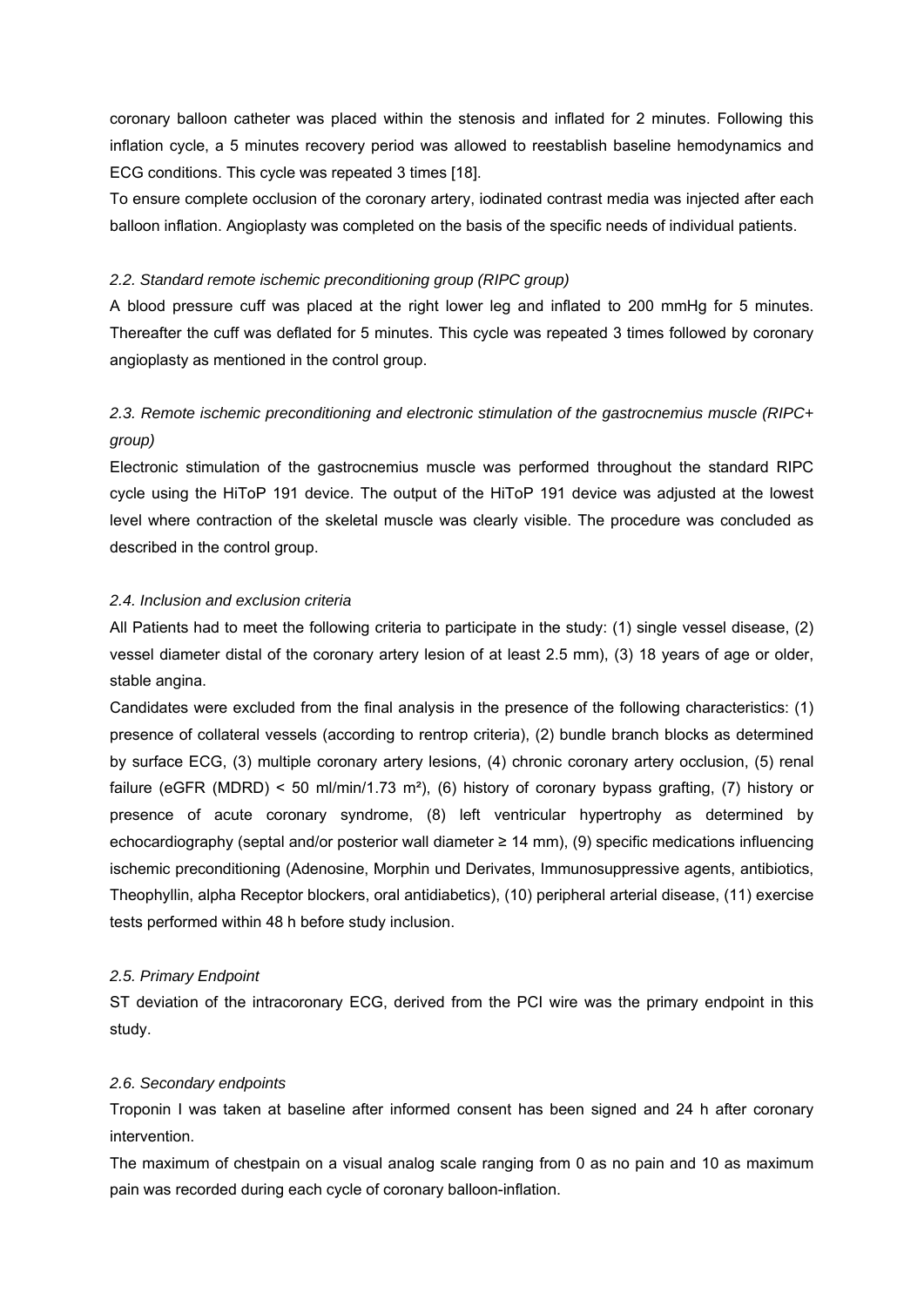Furthermore arterial and venous blood samples were taken from the femoral artery and vein of the preconditioned leg before and after preconditioning. Venous lactate, oxygen saturations as well as arterio-venous oxygen differences were determined.

#### *2.7. Statistics*

Power calculations were based on the results of a study published by Tomai et al. who investigated the effect of phentolamin in the context of RIPC [19]. Furthermore, a dropout rate of 20 % was assumed, resulting in a study-population of 30 patients (10 in each group). After completion of the first 30 patients an interim analysis and potential further patient-enrollment was intended.

Statistical analysis was performed using SPSS version 19 for Windows (Chicago, IL, USA). Results of continuous variables are expressed as median and interquartile Range. Results of categorical data are reported as frequencies (%). Continuous variables were compared by Wilcox and Mann Whitney U-Test for inter-group comparisons whereas a Chi-square or Fisher exact test was used to compare categorical variables. For intra-group comparisons a Wilcoxon signed rank test was used. Level of significance was set at p < 0.05. All reported p-values are 2-sided.



Fig. 1. Study flow chart. LBBB=left bundle branch block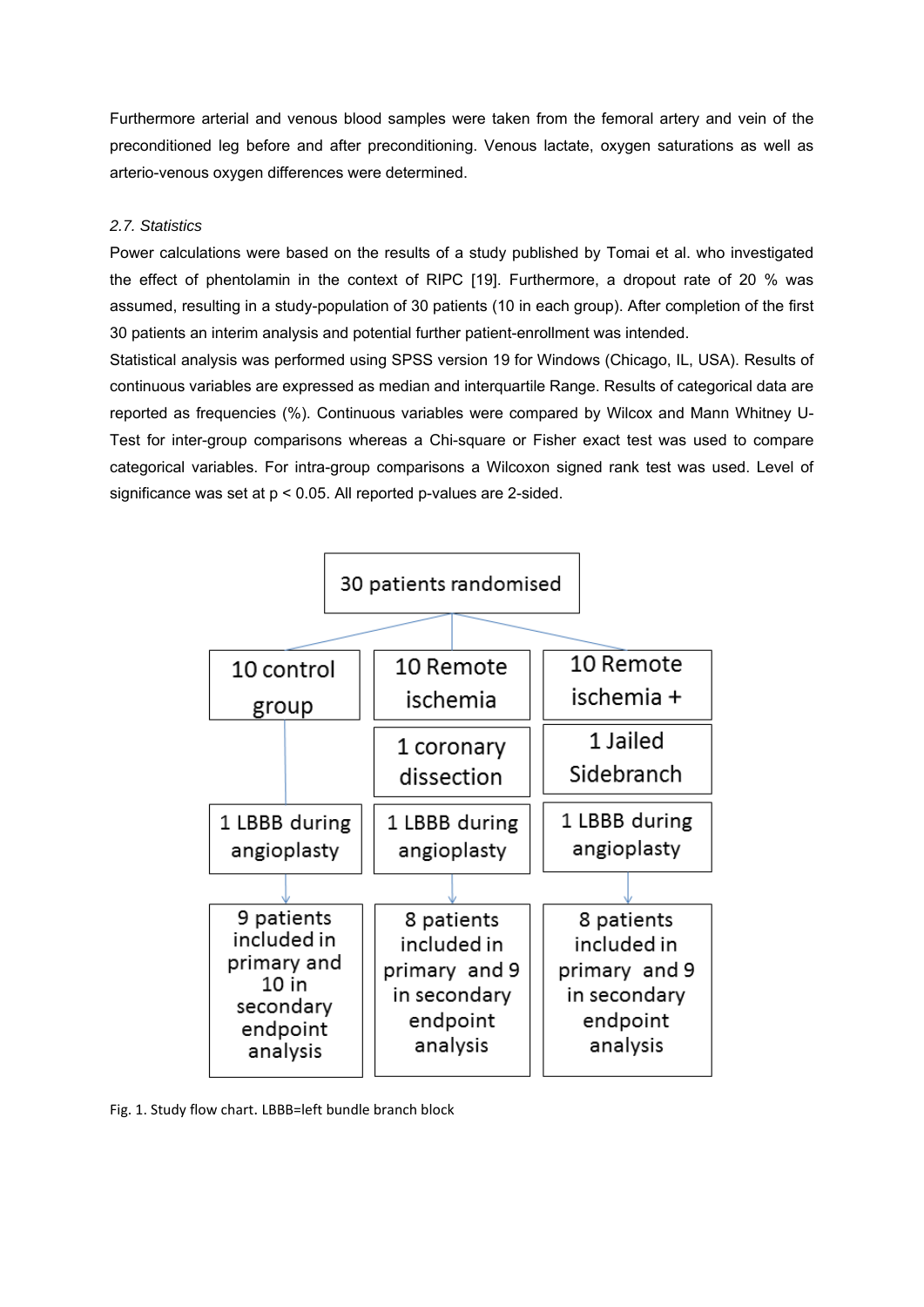#### **3. Results**

After randomization 10 patients were included in each of the 3 pre-specified groups. One patient in each of both remote preconditioning groups were excluded from the final analysis due to PCI related events (see Fig. 1). Another three patients developed a left bundle branch block during the first coronary balloon-dilatation, which precluded them from inclusion in the analysis of the primary endpoint (but not secondary endpoints) (Fig. 1). The distribution of the reported baselinecharacteristics did not significantly change after exclusion of these individuals.

Baseline clinical features are depicted in Table 1. No significant differences between the investigated groups were observed with respect to baseline demographics, cardiovascular risk factors and medications. Peri-procedural data were also well balanced (Table 2).

|                          | Control group<br>$(n=10)$ | Remote ischemia<br>$(n=9)$ | Remote ischemia +<br>$(n=9)$ | p     |
|--------------------------|---------------------------|----------------------------|------------------------------|-------|
| <b>Demographics</b>      |                           |                            |                              |       |
| Age (years)              | 71(11)                    | 71 (14)                    | 75 (12)                      | 0.716 |
| Gender (male)            | 7 (70 %)                  | 5(56%)                     | 6(67%)                       | 0.538 |
| <b>Risk factors</b>      |                           |                            |                              |       |
| <b>BMI</b>               | 30(8)                     | 26(4)                      | 29(6)                        | 0.570 |
| <b>Diabetes</b>          | 2(20%)                    | 0                          | 1 (11 %)                     | 0.589 |
| <b>Total cholesterol</b> | 200 (65)                  | 188 (50)                   | 210 (70)                     | 0.625 |
| <b>Arterial HT</b>       | 7 (50 %)                  | 5(56%)                     | 5(56%)                       | 0.687 |
| <b>Clinical details</b>  |                           |                            |                              |       |
| eGFR                     | 73 (20)                   | 79 (24)                    | 76 (18)                      | 0.810 |
| CCS grade III/IV         | 0                         | 0                          | 0                            |       |
| <b>Medications</b>       |                           |                            |                              |       |
| <b>Statins</b>           | 10 (100 %)                | 7(78%)                     | 8 (89 %)                     | 0.462 |
| <b>ACEI/ARB</b>          | 9(90%)                    | 7 (78 %)                   | 7(78%)                       | 0.720 |
| <b>ß-Blockers</b>        | 5(50%)                    | 5(56%)                     | 6(67%)                       | 0.453 |

#### **Table 1: Baseline characteristics**

BMI=body mass index, HT= hypertension, ACEI/ARB = ACE inhibitors/angiotensin receptor blockers

#### **Table 2: Angiographic and Peri‐procedural Data**

|                                      | <b>Control group</b> | Remote Ischemia | Remote Ischemia + | р     |
|--------------------------------------|----------------------|-----------------|-------------------|-------|
|                                      | (n=10)               | $(n=9)$         | $(n=9)$           |       |
| <b>Target vessel</b>                 |                      |                 |                   |       |
| <b>LAD</b>                           | 7 (70 %)             | 6(67%)          | 7(78%)            | 0.705 |
| <b>CX</b>                            | 1 (10 %)             | 2(22%)          | 1(11%)            |       |
| <b>RCA</b>                           | 2(20%)               | 1(11%)          | 1 (11 %)          |       |
| Lesion type (ACC/AHA)                |                      |                 |                   |       |
| A                                    | 8(80%)               | 7(78%)          | 7 (78 %)          | 0.920 |
| B                                    | 2(20%)               | 2(22%)          | 2(22%)            |       |
| C                                    | 0                    | 0               | 0                 |       |
| <b>Stenosis severity</b>             |                      |                 |                   |       |
| <b>Systolic BP before PCI (mmHg)</b> | 135 (21)             | 130 (32)        | 145 (32)          |       |
| Diastolic BP before PCI (mmHg)       | 70 (10)              | 60 (19)         | 75 (20)           |       |
| Target vessel diameter (mm)          | 2.5(0.5)             | 3.0(0.5)        | 2.5(0.5)          | 0.833 |
| Contrast (ml)                        | 120 (40)             | 110 (40)        | 150 (51)          | 0.583 |
| Post procedural TIMI III flow        | 10 (100 %)           | 9(100%)         | 9 (100 %)         | 0.993 |

LAD = left anterior descending artery, CX = circumflex artery, RCA = right coronary artery, BP = blood pressure.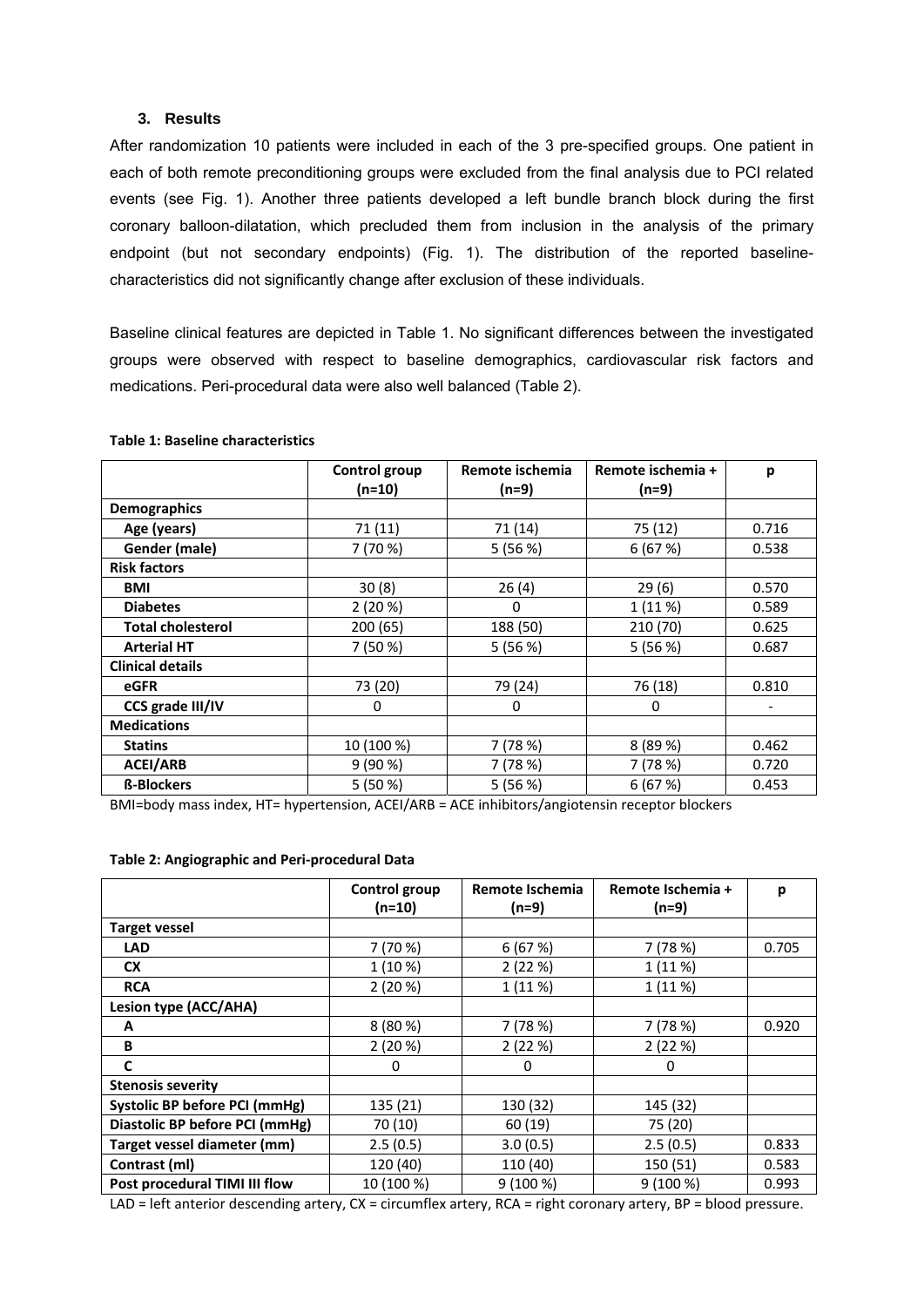ST-segment changes during the first balloon inflation were significantly different in the investigated groups, showing the smallest excursion in patients who underwent remote preconditioning without electrical stimulation of the gastrocnemius muscle (Table 3). As depicted in Table 3 and Fig. 2, STelevations significantly declined from the first to the third angioplasty in the control but not in the RIPC and RIPC+ groups. ST-segments remained at a significantly higher level throughout the three coronary inflation cycles in RIPC+ patients when compared to the RIPC group.

Troponin I at 24 h following PCI was elevated in the control and the remote preconditioning+ group. In contrast, Troponin levels remained within the normal range in all patients receiving RIPC, with significant difference compared to the remaining groups.

No significant differences were observed between the investigated groups in cardiac pain severity. There was a modest trend towards decreasing chest pain from the first to the last coronary angioplasty in the control and the RIPC+ group. Although not statistically different, the RIPC cohort reported the lowest pain severity at the end of the first angioplasty.

Markers **of remote preconditioning:** As expected, venous lactate and arteriovenous difference of oxygen saturation were significantly increased in both preconditioning groups whereas none of the preconditioning methods was superior with regard to these markers. Of note, neither venous lactate nor oxygen saturations following remote preconditioning correlated with one of the pre-specified endpoints.

|                                              | Control group  | Remote Ischemia       | Remote Ischemia + | p     |
|----------------------------------------------|----------------|-----------------------|-------------------|-------|
|                                              | $(n=10)$       | (n=9)                 | $(n=9)$           |       |
| Left Bundle branch block                     |                |                       |                   |       |
| <b>After 1st Dilatation</b>                  | 1(10%)         | 1(11%)                | 1(11%)            | 0.911 |
| After 2 <sup>nd</sup> Dilatation             | 0              | 0                     | 0                 |       |
| After 3rd Dilatation                         | $\Omega$       | $\Omega$              | $\Omega$          |       |
| <b>ST-elevation</b>                          |                |                       |                   |       |
| <b>Baseline (mm)</b>                         | 0(2)           | 0(1)                  | 0(2)              | 0.412 |
| 1 <sup>st</sup> Dilatation (mm)              | $15.5(21)$ *   | $6(8)$ <sup>+</sup>   | 15.7(22)          | 0.039 |
| 2 <sup>nd</sup> Dilatation (mm)              | 13.4 (11.1)    | $4(8.5)$ <sup>+</sup> | 17.3(12.7)        | 0.051 |
| 3 <sup>rd</sup> Dilatation (mm)              | 11 (9) §       | 4.5(11.6)             | 14.5 (10.6)       | 0.149 |
| Troponin I ( $\mu$ g/L) at 24 h <sup>‡</sup> | $0.39(0.56)$ * | 0.04(1.09)            | 0.25(0.45)        | 0.025 |
| Cardiac pain                                 |                |                       |                   |       |
| 1 <sup>st</sup> Dilatation                   | 5(4)           | 6(8)                  | 7(2)              | 0.794 |
| 2 <sup>nd</sup> Dilatation                   | 4(5)           | 6.5(8)                | 6(9)              | 0.487 |
| 3 <sup>rd</sup> Dilatation                   | 3.5(4)         | 8(7)                  | 5(7)              | 0.447 |
| <b>Venous Lactate after</b>                  | $1.1(0.3)$ *†  | 1.3(0.8)              | 1.5(0.5)          | 0.028 |
| preconditioning (mmol/L)                     |                |                       |                   |       |
| Arteriovenous oxygen                         | $21.8(11.6)*†$ | 36(12.1)              | 36.7 (23.8)       | 0.003 |
| difference after                             |                |                       |                   |       |
| preconditioning (%)                          |                |                       |                   |       |

#### **Table 3: Endpoint parameters**

Patients who developed a left bundle branch block during intervention were excluded from the IC‐ECG analysis.

\* Significantly different compared to remote ischemia; † significantly different compared to remote ischemia +;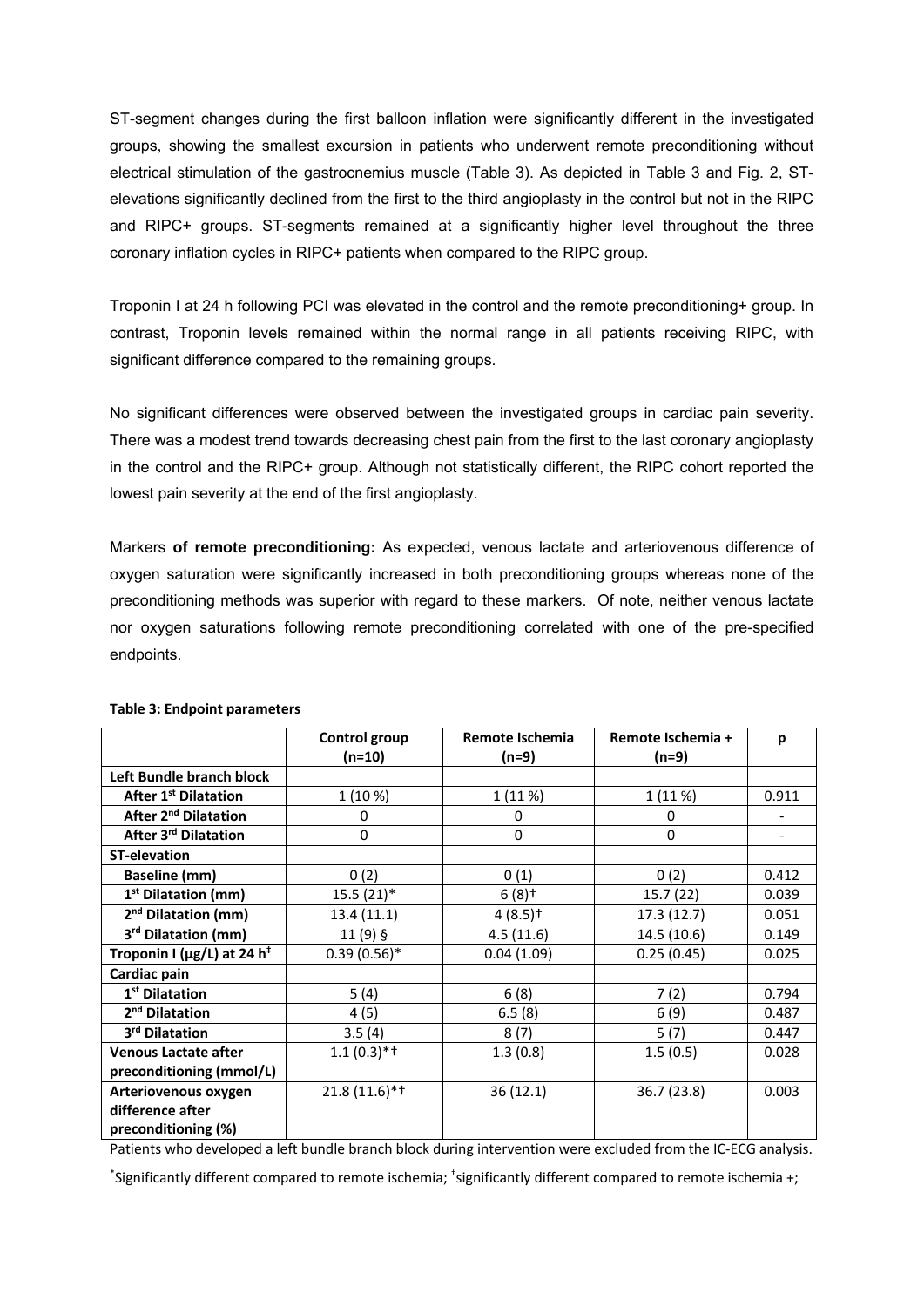§ significantly different compared to first Dilatation.  $\pm$  control group (n = 10), Remote Ischemia (n = 7), Remote Ischemia +  $(n = 9)$ .



Fig. 2. ST segment changes of IC‐ECG. IC‐ECG = intracoronary ECG

#### **4. Discussion**

This study intended to maximize the effect of remote ischemic preconditioning of the heart by combining lower limb ischemia and electrical muscle stimulation of the ischemic skeletal muscle. Most important, our results again confirm the efficacy of remote ischemic preconditioning in reducing the ischemic burden of the heart in patients with acute coronary artery occlusion, caused by intracoronary balloon inflation in our study. However, the combination of lower leg ischemia and electrical stimulation of the ischemic muscle did not enhance the preconditioning efficacy when compared to ischemia alone which is in contrast to a previous investigation in animals [18].

In the present study, two RIPC strategies were evaluated and compared to a control group. Intracoronary ECG, which has been demonstrated to predict microvascular obstruction and myocardial infarct size in primary PCI, was used to demonstrate the ischemic burden of the heart during 3 brief episodes of coronary ischemia, induced by inflation of a coronary angioplasty balloon [19, 20].

All study participants had stable coronary artery disease and comparable baseline characteristics. As previously demonstrated, the ST-segment shift in our control group significantly declined from the first to the third balloon inflation, indicating a significant preconditioning effect caused by the first and the second ischemic episodes. Of note, in our RIPC group ST-elevations during balloon-inflation one to three were significantly lower compared to the first inflation in the control group, but similar to inflation number 3 in the control group. These results demonstrate preexistent ischemic conditioning caused by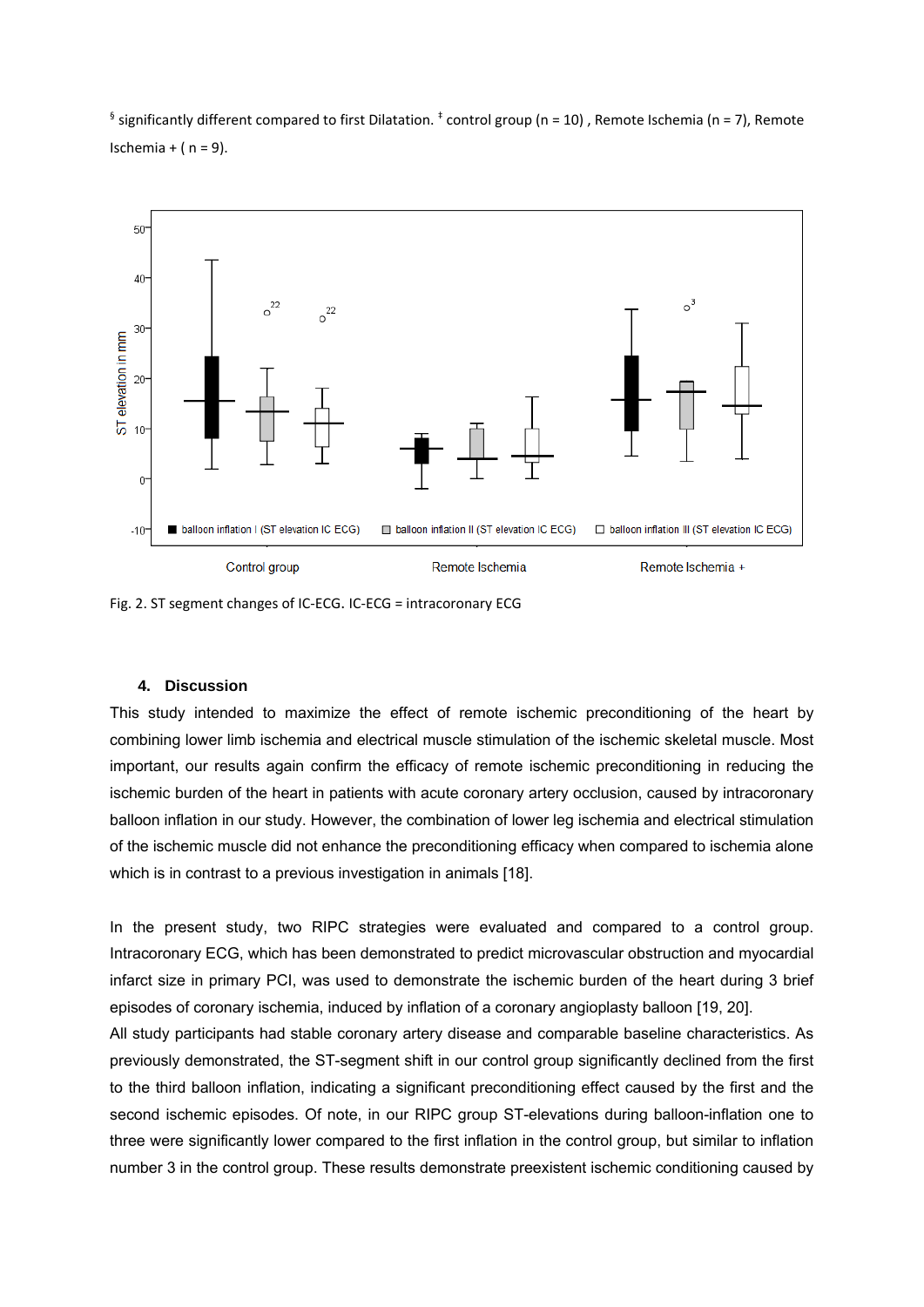the preliminary RIPC cycles. It also implies similar underlying mechanisms in ischemic preconditioning at the same vascular drainage and those remote from the heart.

As observed in our RIPC patients, no significant changes in ST segment shifts were found from balloon-inflation cycle 1 to 3 in the RIPC+ group. However, ST segment elevations in these patients were comparable to those measured during the (not preconditioned) first balloon-inflation in the control group and therefore significantly higher when compared to RIPC.

These findings suggest that additional electronic muscle stimulation may inhibit certain preconditioning pathways and may therefore abolish the preconditioning effect [21]. On the other hand, despite the randomized design of the present study, sample size and inhomogeneities between the analyzed groups like microvascular dysfunction due to atherosclerotic vessel wall changes on a subclinical level cannot be excluded and could also account for our findings [22, 23]. According to this hypothesis, preconditioning may still be present at a different level.

However, Troponin, a marker for myocardial damage, which was taken 24h after the procedure, was also higher in the RIPC+ group when compared to the RIPC patients who showed the lowest levels. In terms of Troponin, no difference was observed between the RIPC+ and the control group.

Cardiac pain during coronary artery occlusion or caused by significant coronary stenosis, is another marker of coronary ischemia and RIPC has been demonstrated to effect pain severity in a positive way [13, 19]. In our study, only a non-significant trend towards decreasing pain severity from the first to the third coronary balloon inflation was observed in the control-group. In contrast to the above-mentioned parameters, patients in the RIPC and the RIPC+ group reported increased pain severity.

As pain is a subjective parameter, the applied RIPC/RIPC+, which may at least have been inconvenient for some patients, could have influenced the reported cardiac pain severity.

#### *4.1. Limitations of the study*

First, PCI was performed in different vascular drainages and was not restricted to one coronary artery. This may be important as the supplied muscular tissue and therefore the derived ST segment shifts may differ between different coronary arteries. Furthermore, the included number of patients may not have been sufficient to detect a difference between our RIPC and RIPC+ groups. Our findings regarding the RIPC+ group may therefore not be conclusive.

On the other hand, the present study is a randomized study showing well-balanced baseline characteristics. The number of included patients corresponds to the initially performed powercalculations. Despite the mentioned limitations confounders seem to be restricted as far as possible.

#### *4.2. Conclusion*

Our results again confirm the feasibility of remote ischemic preconditioning in patients undergoing coronary angioplasty. According to our results ischemia combined with electronic skeletal muscle stimulation was not superior to conventional RIPC cycles (skeletal muscle ischemia alone).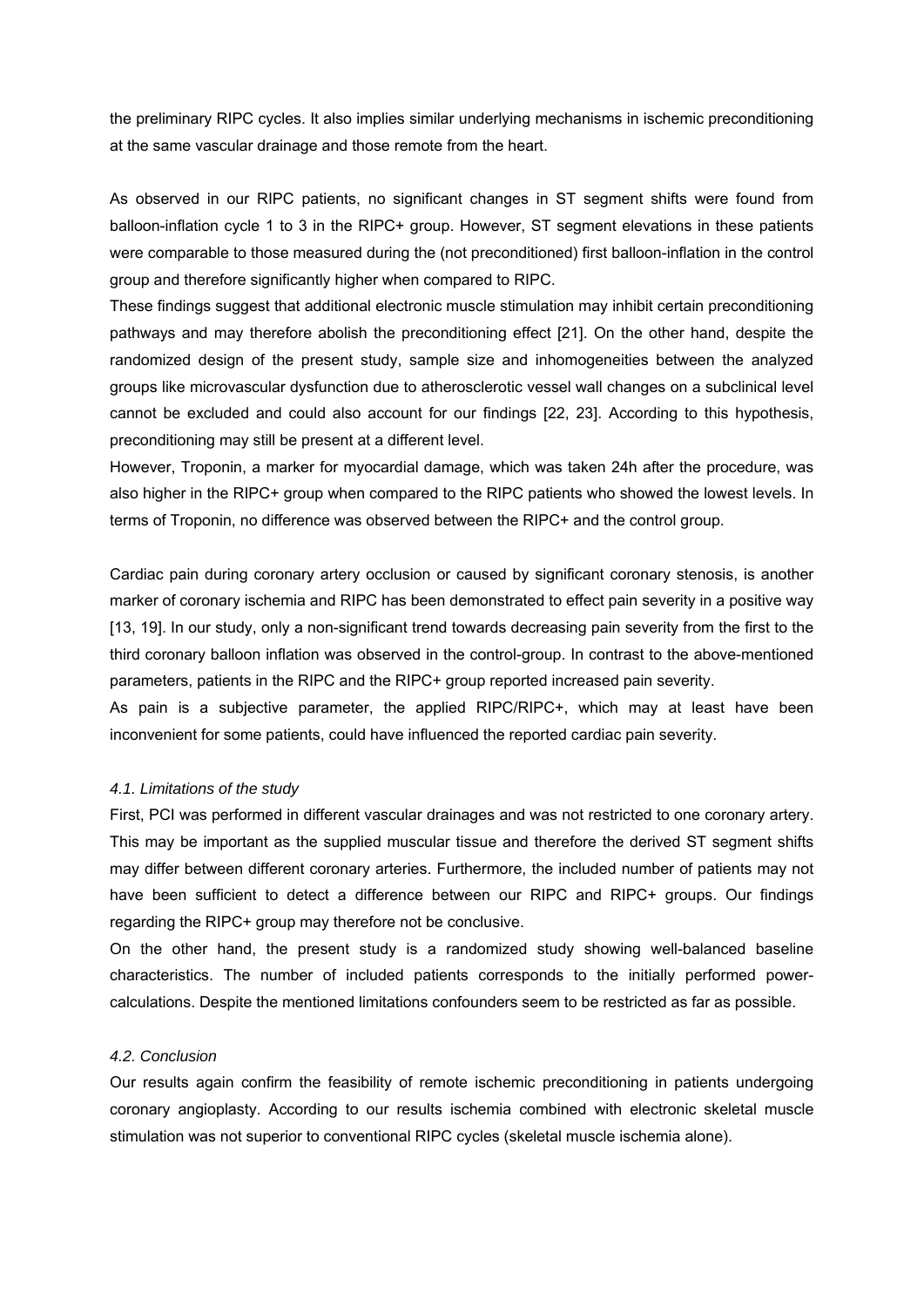#### **5. References**

1. Braunwald E, Kloner RA. Myocardial reperfusion: A double-edged sword? J Clin Invest. 1985; 76: 1713-9.

2. Murry CE, Jennings RB, Reimer KA. Preconditioning with ischemia: A delay of lethal cell injury in ischemic myocardium. Circulation 1986; 74: 1124-36.

3. Przyklenk K. Reduction of myocardial infarct size with ischemic "conditioning": Physiologic and technical considerations. Anesth Analg. 2013; 117: 891-901.

4. Zhao ZQ, Corvera JS, Halkos ME, Kerendi F, Wang NP, Guyton RA, Vinten-Johansen J. Inhibition of myocardial injury by ischemic postconditioning during reperfusion: Comparison with ischemic preconditioning. Am J Physiol Heart Circ Physiol. 2003; 285: 579-88.

5. Przyklenk K, Bauer B, Ovize M, Kloner RA, Whittaker P. Regional ischemic 'preconditioning' protects remote virgin myocardium from subsequent sustained coronary occlusion. Circulation 1993; 87: 893-9.

6. Reusch G. Cardioprotection: Chances and challenges of its translation to the clinic. Lancet 2013; 381: 166-75.

7. Gho BC, Schoemaker RG, van den Doel MA, Duncker DJ, Verdouw PD. Myocardial protection by brief ischemia in noncardiac tissue. Circulation 1996; 94; 2193-200.

8. Birnbaum Y, Hale SL, Kloner RA. Ischemic preconditioning at a distance: Reduction of myocardial infarct size by partial reduction of blood supply combined with rapid stimulation of the gastrocnemius muscle in the rabbit. Circulation 1997; 96; 1641-6.

9. Kharbanda RK, Mortensen UM, White PA, Kristiansen SB, Schmidt MR, Hoschtitzky JA, et al. Transient limb ischemia induces remote ischemic preconditioning in vivo. Circulation 2002; 106: 2881- 3.

10. Abdelnoor M, Sandven I, Limalanathan S, Eritsland J. Postconditioning in ST-elevation myocardial infarction: A systematic review, critical appraisal, and meta-analysis of randomized clinical trials. Vasc Health Risk Manag. 2014; 10: 477-91.

11. Candilio L, Malik A, Ariti C, et al. Effect of remote ischaemic preconditioning on clinical outcomes in patients undergoing cardiac bypass surgery: A randomised controlled clinical trial. Heart 2015; 101: 185-92.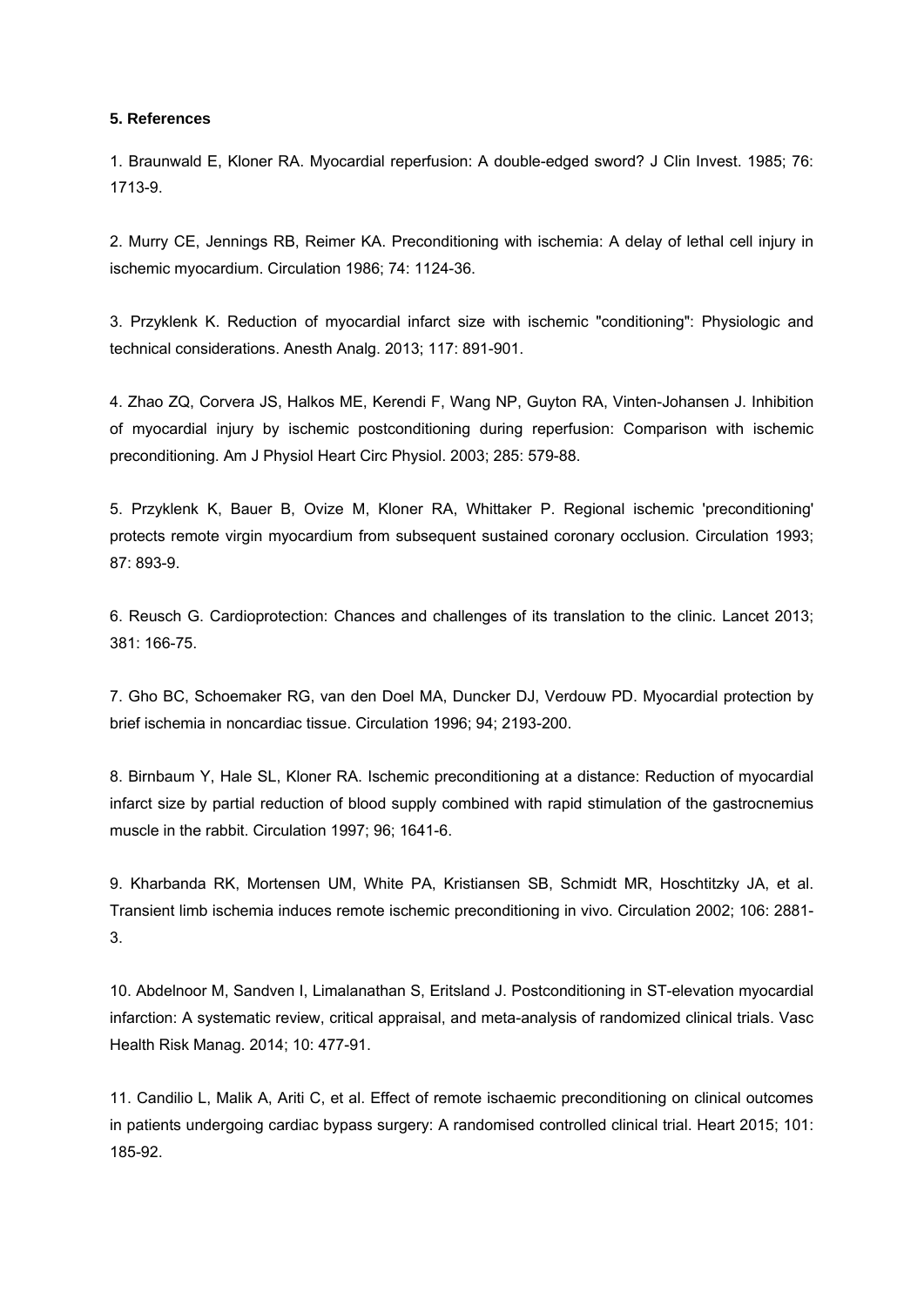12. McCrindle BW, Clarizia NA, Khaikin S, et al. Remote ischemic preconditioning in children undergoing cardiac surgery with cardiopulmonary bypass: A single-center double-blinded randomized trial. J Am Heart Assoc. 2014; 28(3): 498–504.

13. Sloth AD, Schmidt MR, Munk K, et al. Improved long-term clinical outcomes in patients with STelevation myocardial infarction undergoing remote ischemic conditioning as an adjunct to primary percutaneous coronary intervention. Eur Heart J 2014; 35: 168–75.

14. Hong DM, Lee EH, Kim HJ, et al. Does remote ischaemic preconditioning with postconditioning improve clinical outcomes of patients undergoing cardiac surgery? Remote Ischaemic Preconditioning with Postconditioning Outcome Trial. Eur Heart J 2014; 35: 176–83.

15. Akkoca M, Usanmaz SE, Tokgöz S, Köksoy C, Demirel-Yilmaz E. The effects of different remote ischemic conditioning on ischemia-induced failure of microvascular circulation in humans. Clin Hemorheol Microcirc. 2018; 70(1): 83-93.

16. Kolbenschlag J, Sogorski A, Timmermann C, Harati K, Daigeler A, Hirsch T, Goertz O, Lehnhardt M. Ten minutes of ischemia is superior to shorter intervals for the remote ischemic conditioning of human microcirculation. Clin Hemorheol Microcirc. 2017; 66(3): 239-248.

17. Birnbaum Y, Hale SL, Kloner RA. Ischemic preconditioning at a distance: Reduction of myocardial infarct size by partial reduction of blood supply combined with rapid stimulation of the gastrocnemius muscle in the rabbit. Circulation. 1997; 96: 1641-6.

18. Tomai F, Crea F, Gaspardone A, Versaci F, De Paulis R, Penta de Peppo A, Chiariello L, Gioffrè PA. Ischemic preconditioning during coronary angioplasty is prevented by glibenclamide, a selective ATP-sensitive K+ channel blocker. Circulation. 1994; 90: 700-5.

19. Fabrizio Tomai et al. Phentolamine prevents adaptation to ischemia during coronary angioplasty: Role of alpha-adrenergic receptors in ischemic preconditioning. Circulation 1998; 98: 378-9.

20. Wong DT, Leung MC, Das R, Liew GY, Teo KS, Chew DP, Meredith IT, Worthley MI, Worthley SG. Intracoronary ECG during primary percutaneous coronary intervention for ST-segment elevation myocardial infarction predicts microvascular obstruction and infarct size. Int J Cardiol. 2013; 165: 61-6.

21. Stavros P. Loukogeorgakis et al. Transient Limb Ischemia Induces Remote Preconditioning and Remote Postconditioning in Humans by a KATP Channel–Dependent Mechanism. *Circulation.* 2007; 116: 1386-1395.